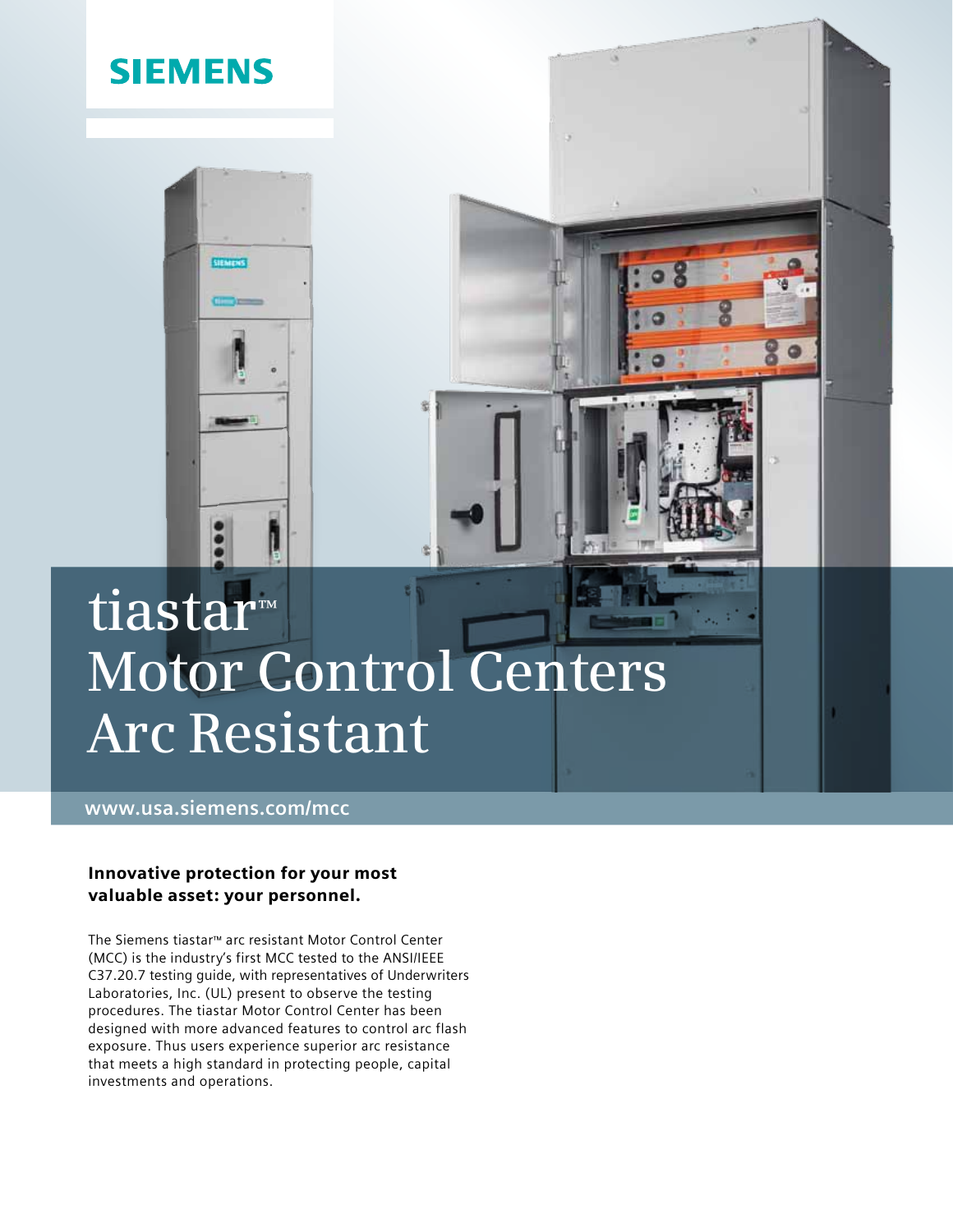# **Managing Hazards and Reducing Risk are Top Priorities**

Manufacturers in all segments of industry are constantly seeking methods to improve the safety of their workforce. One area of focus is the reduction of hazards associated with arc flash events. Siemens arc resistant tiastar Motor Control Center significantly reduces risk for workers entering areas with arc flash potential by containing and directing the arc flash incident energy away from personnel and maintaining the units physical integrity.

The arc resistant tiastar was developed to meet applicable safety codes and standards, while NFPA 70E and IEEE C37.20.7 provided the guidance to design and manufacture features that are capable of ensuring Type 2 accessibility of the motor control center.

The ability to provide Type 2 accessibility, as defined by IEEE C37.20.7, helps shield personnel on the front, rear and sides of the equipment from the damaging effects of arc flash incidents. Robust structural and bus designs, isolated horizontal and insulated vertical bus designs are critical to withstand the mechanical forces released during an arc flash event.

## **The Benefits of a Superior Arc Resistant Design**

| A HIGHER<br><b>STANDARD</b>                                   | With UL observing and validating the testing of our arc resistant design, the design innovations<br>of the Siemens tiastar Motor Control Center have set a new industry benchmark.                                                                                                              |
|---------------------------------------------------------------|-------------------------------------------------------------------------------------------------------------------------------------------------------------------------------------------------------------------------------------------------------------------------------------------------|
| <b>INCREASED</b><br><b>PROTECTION</b><br><b>FOR PERSONNEL</b> | Your people are, and always will be, your most valuable asset. Improve workplace safety and<br>protect your work force by lowering the risk of electrical shock and harmful exposure<br>to arc flash incident energy.                                                                           |
| <b>PRESERVED ASSETS</b>                                       | Arc flash events endanger equipment and operations. Enhanced arc resistance reduces<br>damage to nearby assets, which in turn cuts repair and replacement costs.                                                                                                                                |
| <b>SMARTER,</b><br><b>PASSIVE DESIGN</b>                      | Passive designs do not rely on secondary devices to mitigate arc flash energies. Siemens<br>arc resistant tiastar™ Motor Control Centers are manufactured to contain the energy created<br>during an arcing event for 50ms.                                                                     |
| <b>IMPROVED</b><br><b>SPECIFICATIONS</b>                      | The lack of formal arc flash resistance standards for MCCs poses a challenge for engineers wanting<br>to specify safer solutions. By meeting ANSI/IEEE C37.20.7 testing quides for Metal Enclosed<br>Switchgear, Siemens has raised the bar for MCC designs and created a specifiable standard. |

### ANSI/IEEE Standard C37.20.7-2007

ANSI/IEEE C37.20.7, IEEE Guide for Testing Metal-Enclosed Switchgear Rated Up to 38kV for Internal Arcing Faults, provides guidelines to test the resistance to the effects of arcing due to an internal fault in metal enclosed equipment; equipment that successfully meets this standard demonstrates greater protection against arc flash hazards, as long as all safety protocols are followed. Note that use of Siemens arc resistance features do not substitute for proper safety procedures in compliance with OSHA and other government safety regulations. They do mean more advanced safety features that can keep your people and facility better protected against electrical dangers and hazards of arc flashes.

## **Additional Safety Options Available**

**Dynamic Arc Flash Sentry allows the setting of dual** parameters for the circuit protective device. These dual parameters, normal and lower arc flash settings, are designed to enhance the safety of personnel who may work on or near energized equipment.

A normal setting optimizes the WL circuit breaker to provide the most efficient selective trip coordination.

Lower Arc Flash Energy setting enables a reduced operating time, allowing the instantaneous trip function via remote switches, key lock or other inputs.

**Smart MCC Technology** utilizes built-in networks and pre-configurations to control, monitor and troubleshoot the equipment remotely to minimize the need for personnel to enter the arc flash boundary.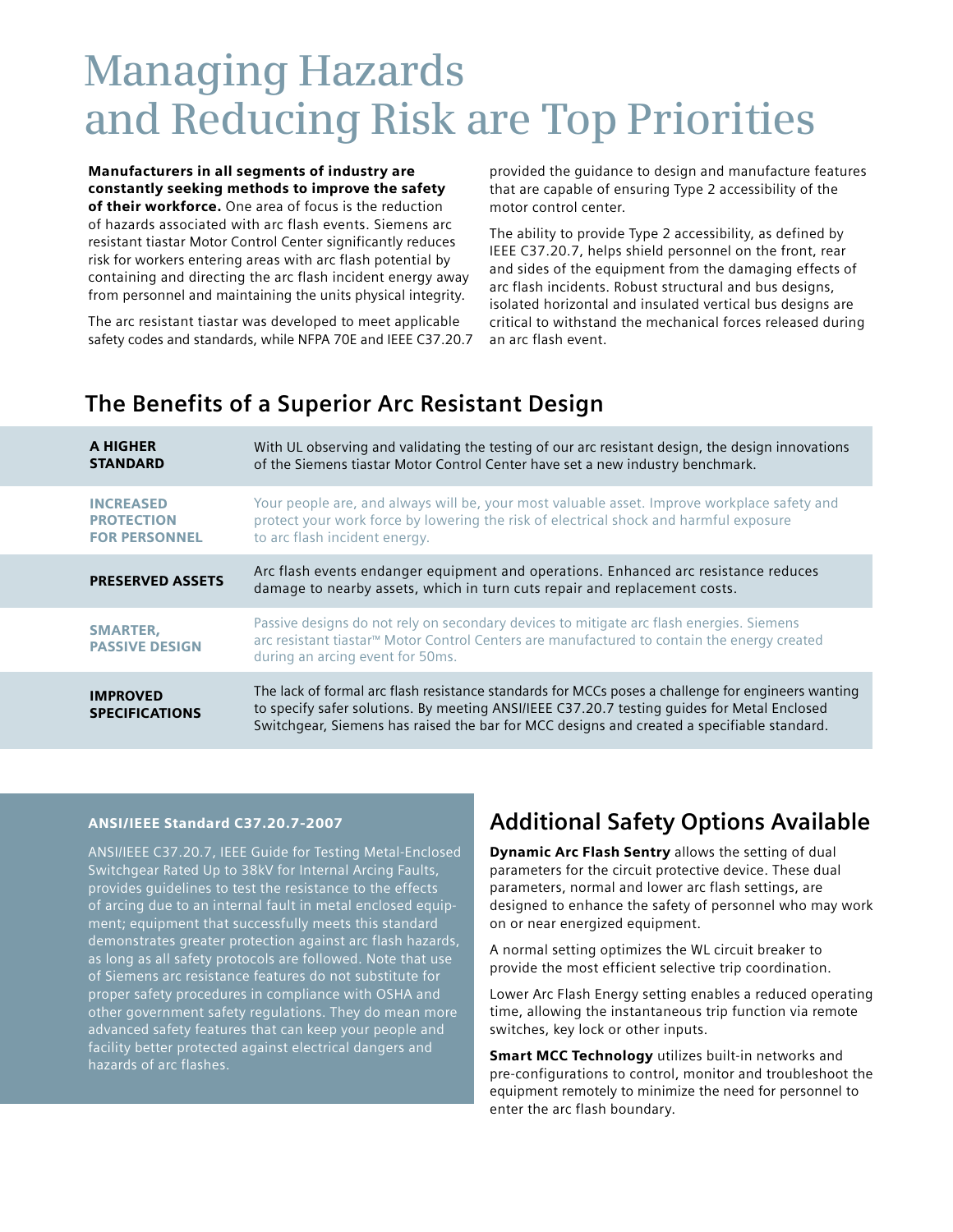# **Key Innovations in Arc Resistance**

CONTAIN AND CHANNEL THE ARC FLASH INCIDENT ENERGY: By meeting ANSI/IEEE C37.20.7 Type 2 Arc Resistance, the new tiastar™ arc resistant design protects personnel at the front, back and sides of the equipment by directing the energy through the top.



### REINFORCED ENCLOSURE AND FRONT DOORS

Extra hinges, stronger latching systems and reinforced cabinet ensure the equipment can withstand and contain pressure from internal arcing faults.



### AUTOMATIC SHUTTERS IN PLUG-IN UNIT COMPARTMENTS

The barrier automatically opens and closes to allow insertion or removal of units. Isolates the vertical bus to prevent inadvertent contact lowering the risk to personnel.



NEW PROTECTION PLATE FOR VENTED DOORS ALLOWS THE INCLUSION OF ELECTRONIC STARTERS IN THE ARC RESISTANT MCC.





6" UNITS AVAILABLE IN SIEMENS tiastar ARC RESISTANT MCC



#### INTERNAL VENTING SYSTEM

The vertical wireway is perforated with holes that channel the gasses to the back and out the top of the MCC.



INSULATED BUS BAR SYSTEM Isolate energized components and prevent accidental contact and arcing faults from propagating.